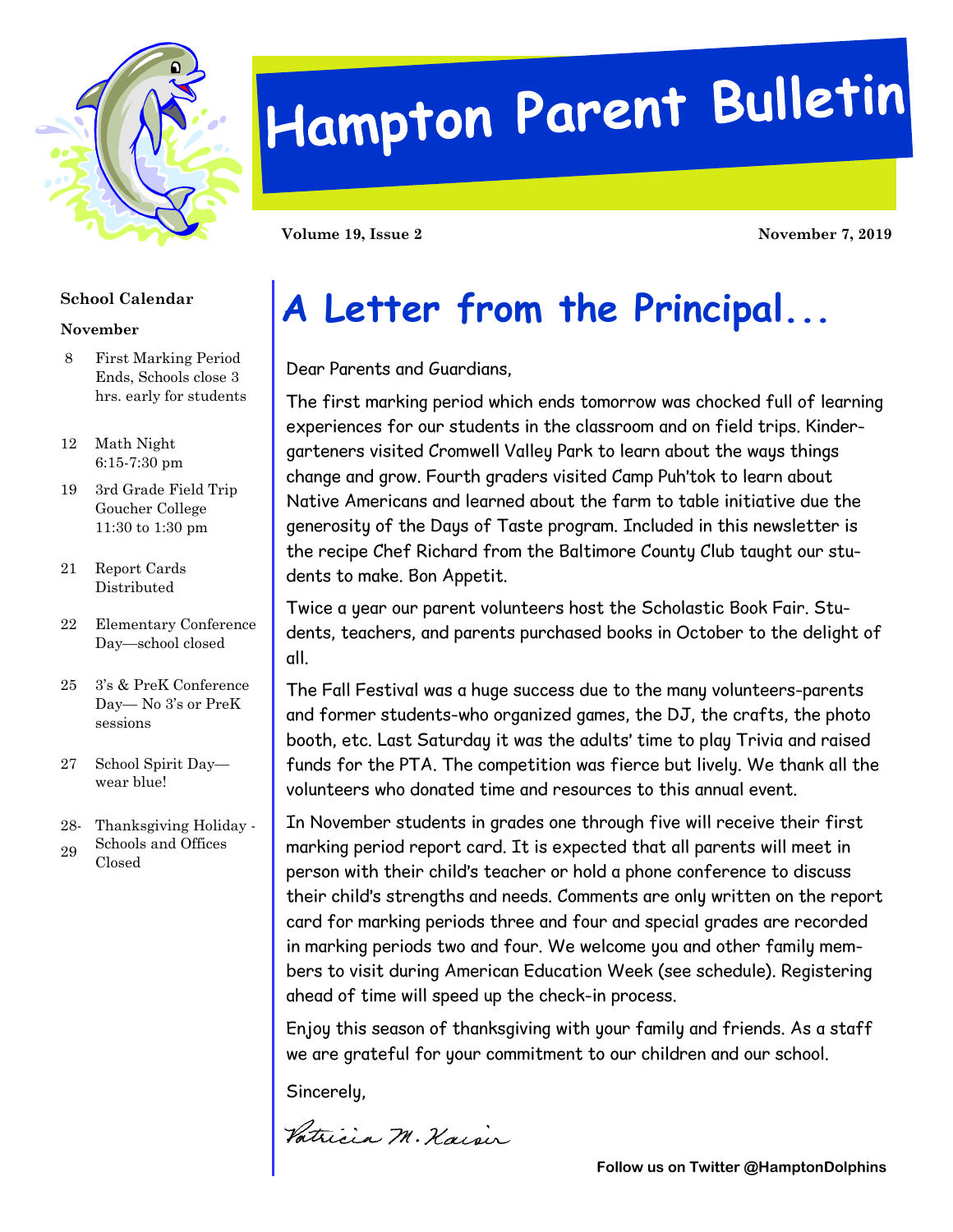### **Office News...**

## **Capacity Relief Boundary Study Survey**

The committee charged with providing capacity relief to Pleasant Plains Elementary School is seeking your input on the proposed options for the revised attendance boundaries for Halstead Academy, Hampton, and Pleasant Plains elementary schools. All members of the public are invited to participate in an online survey. The survey will be available from October 30 through November 13, 2019.

For more information and to access the survey, please visit the [Pleasant Plains Capacity](http://www.bcps.org/construction/PleasantPlainsES/)  [Relief Study Web site.](http://www.bcps.org/construction/PleasantPlainsES/)

The schools affected by this boundary change are: Halstead Academy Hampton Elementary School Pleasant Plains Elementary School

You may also email [boundarystudy@bcps.org](mailto:boundarystudy@bcps.org) with your comments. All email comments received are public record and will be logged and posted to the website including your name, but not your email address. Please avoid including personal information (e.g. phone numbers, student names, etc.).





The fifth-grade instrumental music concert and the fourth-grade choral concert will be held on Wednesday, December 18 at 6:15 PM for fifth graders and 7:00 PM for the fourth-grade chorus.

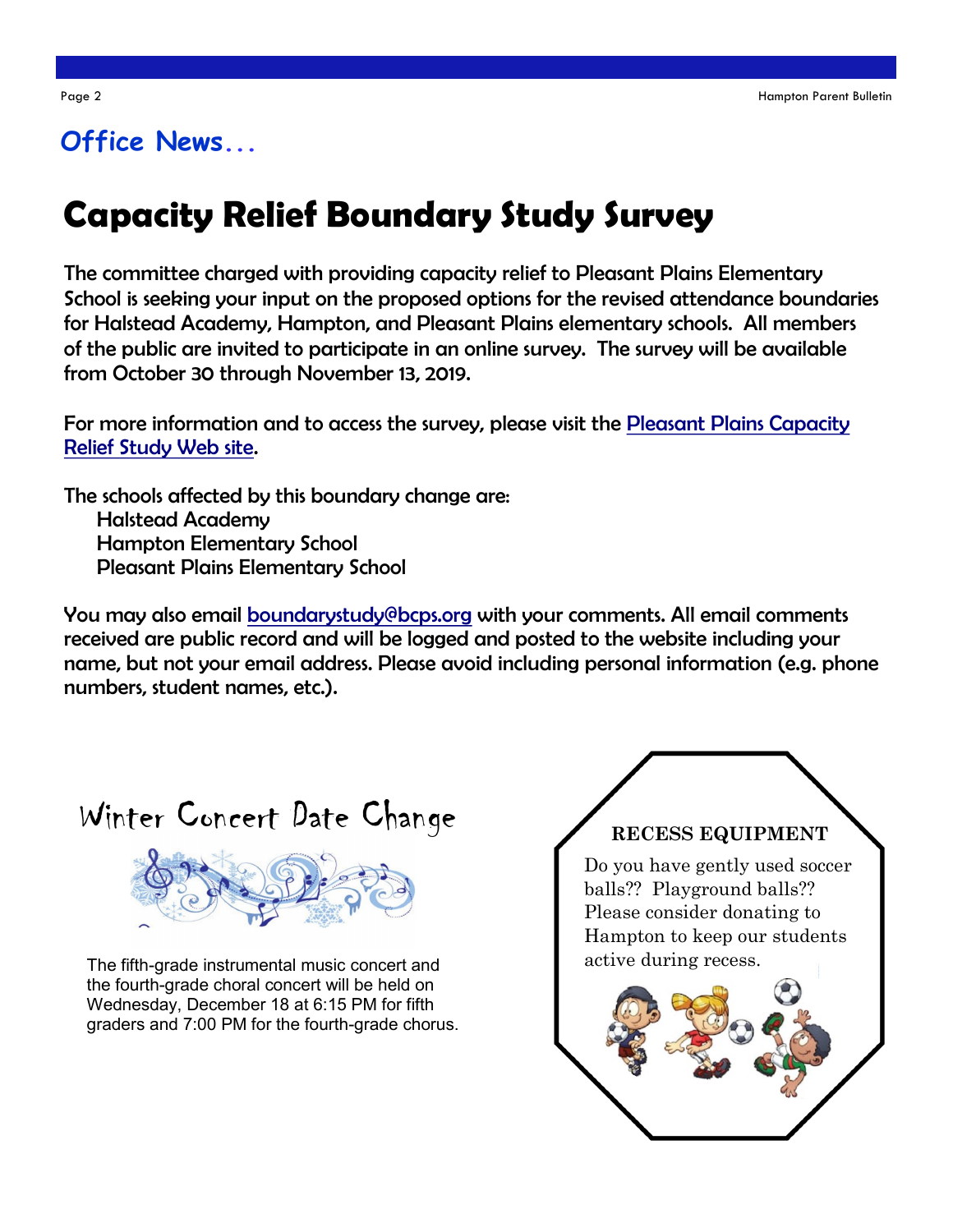# **American Education Week**

| Mon.,<br><b>Nov. 18</b> | <b>Tues., Nov. 19</b>              | <b>Wed., Nov. 20</b> | Thurs., Nov. 21    | <b>Fri., Nov. 22</b> |
|-------------------------|------------------------------------|----------------------|--------------------|----------------------|
|                         | PreK 9:30-10:30 (am) KG 9:30-11:00 |                      | $2:30-3:30$<br>4th | <b>Conference</b>    |
|                         | $10-11:00$ $(3's)$<br><b>IGE</b>   | 3rd 9:30-11:30       |                    | $Day -$              |
|                         | PreK 2:00-3:00 (pm)                | 5th 2:00-3:45        |                    | <b>School</b>        |
|                         | $9:30-11:00$<br>1st                |                      |                    | <b>Closed for</b>    |
|                         | $2:00-3:30$<br>2 <sub>nd</sub>     |                      |                    | <b>Students</b>      |



#### **SCA**

**Student Council Elections were held on October 17,** 2019. Congratulations to all fifth grade students who ran for office. They all worked very hard and did a fantastic job speaking in front of a crowd. After a close vote, this year's student council officers are:

| President  Daniel Gahagan                      |
|------------------------------------------------|
| Vice President A'Moni Waters                   |
| <b>Recording Secretary  Bradley Barboza</b>    |
| <b>Corresponding Secretary Charlotte Luzar</b> |
| Treasurer Tucker Deremeik                      |
|                                                |

## Word the Week

Hampton has instituted Word of the Week to improve vocabulary. Our words last month were: relationship, compliment, specific, and superstitious. Please acknowledge your child when he/she uses one of these words.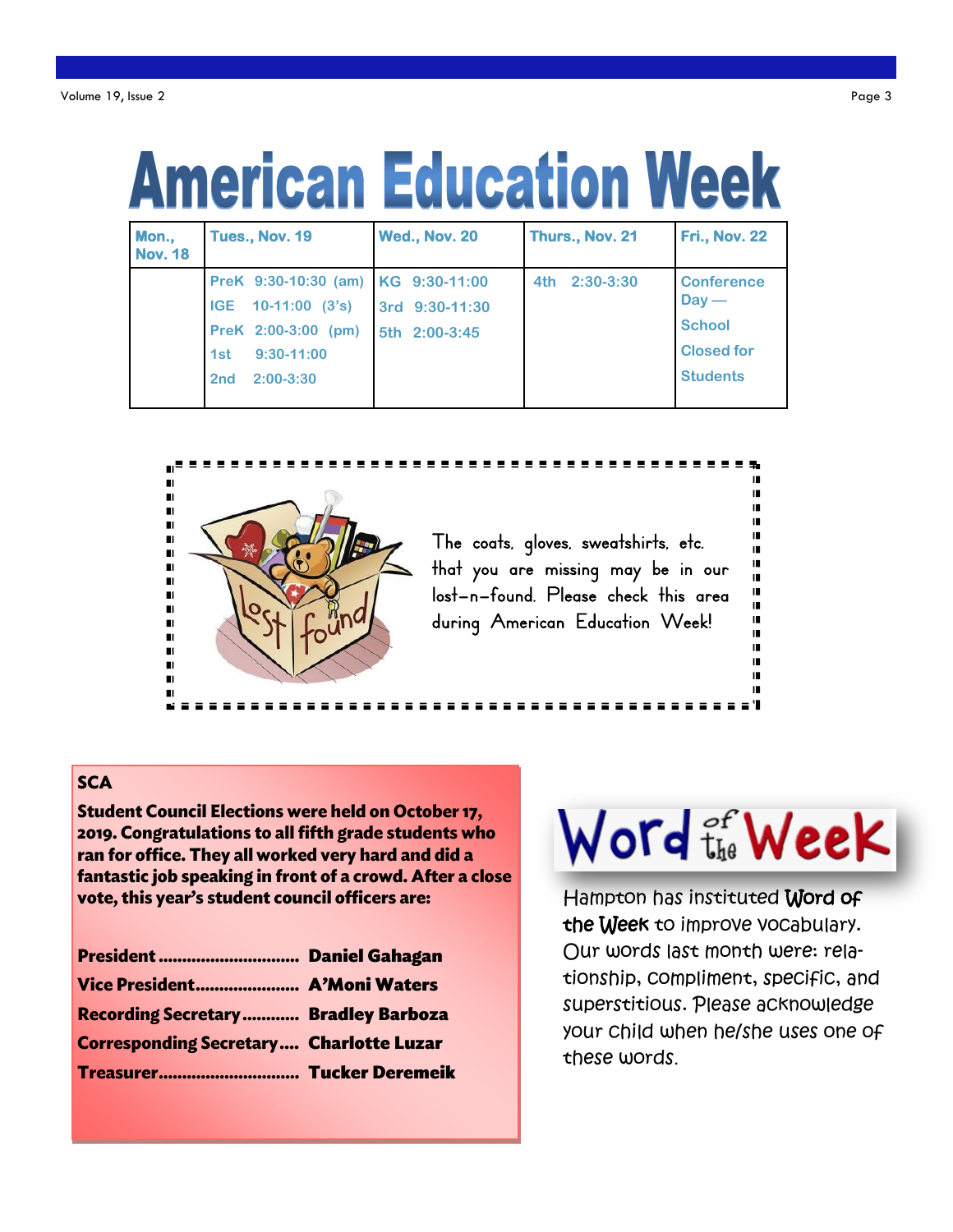## **From the Health Suite**

- Mrs. Chambers

#### Where We Stand: Screen Time

The American Academy of Pediatrics (AAP) encourages parents to help their children develop healthy media use habits early on.

For children younger than 18 months, use of screen media other than video-chatting should be discouraged.

Parents of children 18 to 24 months of age who want to introduce digital media should choose high-quality programming/apps and use them together with children, because this is how toddlers learn best. Letting children use media by themselves should be avoided.

For children older than 2 years, media limits are very appropriate. Limit screen use to no more than 1 hour or less per day of high-quality programming. Co-view or co-play with your children, and find other activities to do together that are healthy for the body and mind. (e.g., reading, teaching, talking, and playing together).

All children and teens need adequate sleep, physical activity, and time away from media. Designate media-free times together (e.g., family dinner) and media-free zones (e.g., bedroom). Children should not sleep with devices in their bedrooms, including TV's, computers, and smartphones.

### Chef RiChaRd's days of TasTe Lemon VinaigReTTe Ingredients: Directions: • 1/4 shallot, minced 1. Place shallot, lemon juice, Dijon mustard and Juice of 1/2 lemon (remove seeds) honey in a bowl. Stir to combine. • 1/2 teaspoon Dijon mustard 2. Slowly add oil to the mixture while whisking 1/2 tablespoon honey to incorporate and become emulsified. (Mixture 1/4 cup vegetable oil will look creamy) Salt, to taste 3. Add salt to adjust seasoning to taste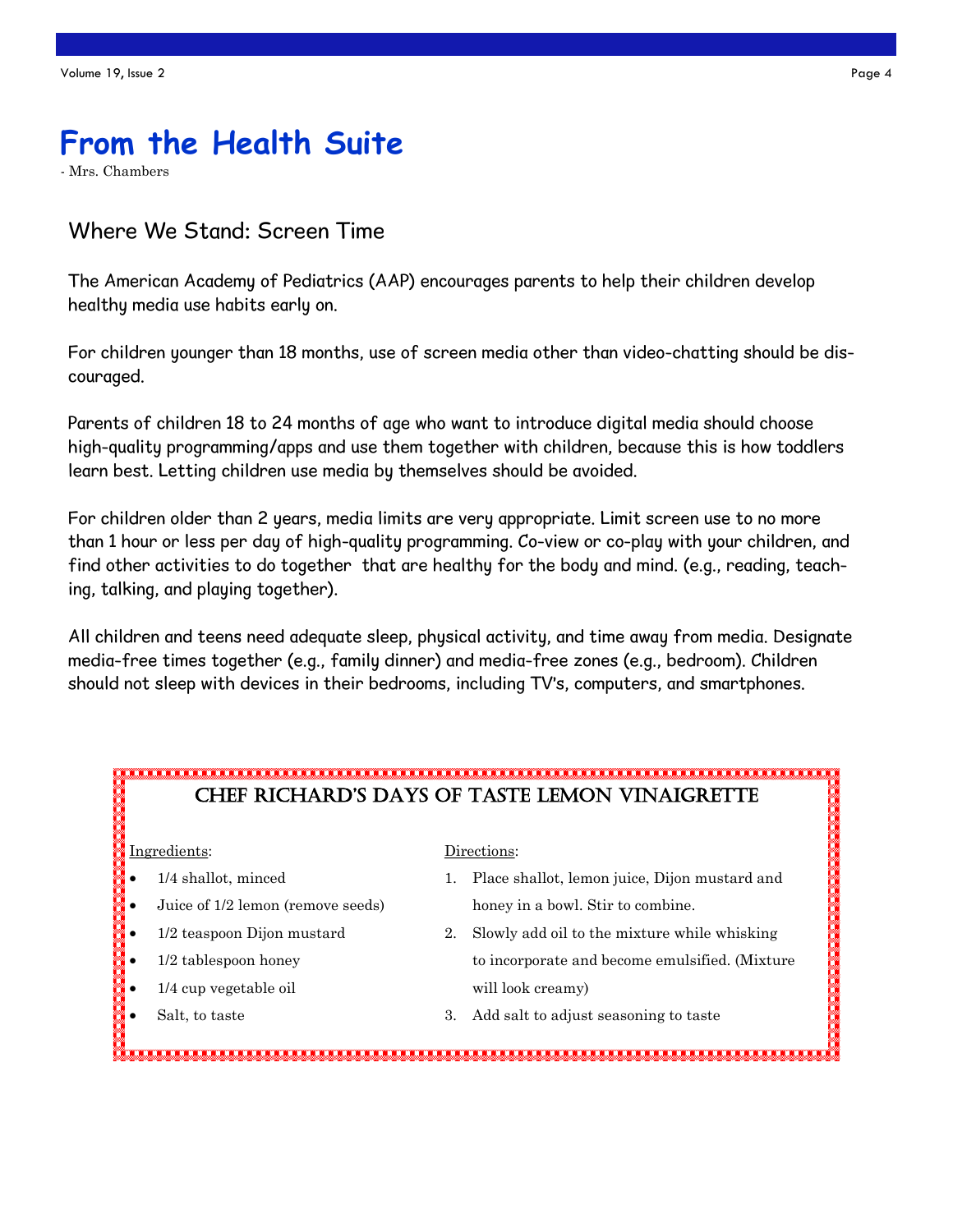## Hampton Helps for Hunger

The Hampton Helps for Hunger food drive is in full effect. Students can bring their food donation items to the computer lab each day between 9:00-9:15 am.

Items will be put into Thanksgiving food baskets for the Assistance Center of Towson. We will also be selling Turkey Grams during American Education Week. Parents will be able to buy Turkey Grams for their students for 25¢ a piece or 5 for \$1.00. All money earned from the sale of Turkey Grams will go towards food for the Thanksgiving Baskets.

|                       | Boxes of cake or brownie mix                             |
|-----------------------|----------------------------------------------------------|
|                       | Bags or boxes of stuffing mix                            |
| 3's, PreK, &          | Boxes of instant mashed potatoes                         |
| <b>Kindergarten</b>   | Cans of sweet potatoes/yams (23-29 oz. cans)             |
|                       | Cans of meat/main dish (beef stew, chili) 15-24 oz. cans |
|                       | Boxes of cake or brownie mix                             |
|                       | Bags or boxes of stuffing mix                            |
| 1 <sup>st</sup> Grade | Boxes of instant mashed potatoes                         |
|                       | Cans of sweet potatoes/yams (23-29 oz. cans)             |
|                       | Cans of meat/main dish (beef stew, chili) 15-24 oz. cans |
|                       | Cans of cranberry sauce                                  |
|                       | 1 lb. bags or boxes of rice                              |
| 2 <sup>nd</sup> Grade | Cans of vegetables (15 oz. cans)                         |
|                       | Cans of sweet potatoes/yams (23-29 oz. cans)             |
|                       | Cans of meat/main dish (beef stew, chili) 15-24 oz. cans |
|                       |                                                          |
|                       | Cans of cranberry sauce                                  |
|                       | 1 lb. bags or boxes of rice                              |
| 3 <sup>rd</sup> Grade | Cans of vegetables (15 oz. cans)                         |
|                       | Cans of sweet potatoes/yams (23-29 oz. cans)             |
|                       | Cans of meat/main dish (beef stew, chili) 15-24 oz. cans |
|                       | Cans of sweet potatoes/yams (23-29 oz. cans)             |
|                       | Cans of meat/main dish (beef stew, chili) 15-24 oz. cans |
| 4 <sup>th</sup> Grade | Large cans of fruit (20-30 oz. cans)                     |
|                       | Cans of vegetables (15 oz. cans)                         |
|                       | Boxes of Macaroni and Cheese                             |
|                       | Cans of sweet potatoes/yams (23-29 oz. cans)             |
|                       | Cans of meat/main dish (beef stew, chili) 15-24 oz. cans |
| 5 <sup>th</sup> Grade | Large cans of fruit (20-30 oz. cans)                     |
|                       | Cans of vegetables (15 oz. cans)                         |